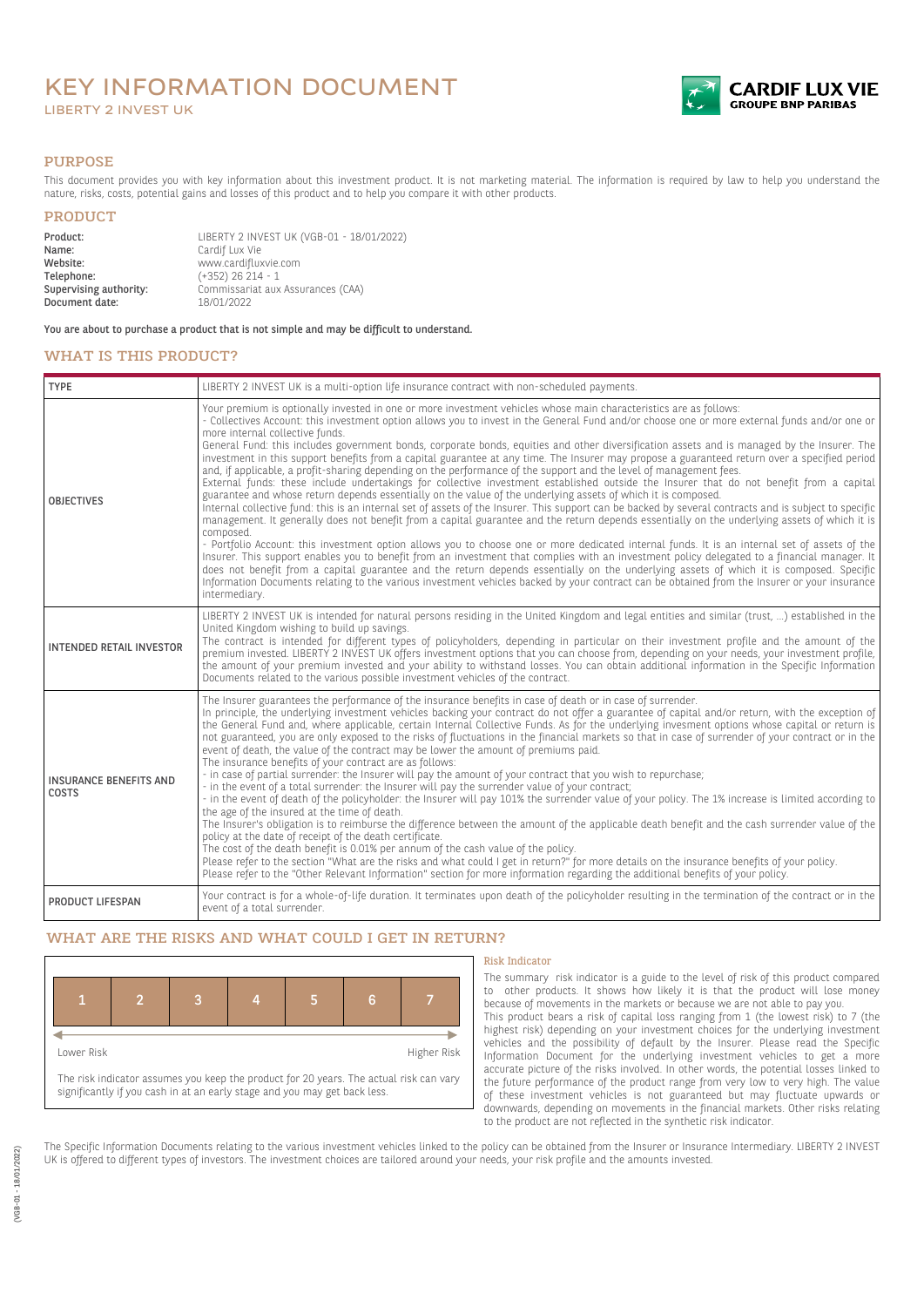#### PERFORMANCE SCENARIOS

The performance of this product depends on the performance of the selected underlying investments. Simulations of the performances of these investment vehicles are presented in the Specific Information Document specific to each underlying investment, which can be consulted on our website www.cardifluxvie.com, on the secure e-Club area or nearby your Intermediary.

The scenarios shown illustrate how your investment could perform. You can compare them with the scenarios of other products.

The scenarios presented are an estimate of future performance based on evidence from the past on how the value of this investment varies, and are not an exact indicator. What you get will vary depending on how the market performs and how long you keep the investment/product.

The figures shown include all costs of the product itself, but may not include all thecosts that you pay to your advisor or distributor. The figures do not take into account your personal tax situation, which may also affect how much you get back.

The figures in the "What are the costs?" section include all the costs of the product itself, but may not include the fees charged by your advisor or distributor. The figures do not take into account your personal tax situation, which may also affect how much you get back.

### WHAT HAPPENS IF CARDIF LUX VIE IS UNABLE TO PAY OUT?

By subscribing to a life insurance policy with a Luxembourg Insurer, you benefit from a special protection system in case of default. This system is based on the segregation of assets representing our commitments to policyholders. Thus, on securities representing technical provisions, you enjoy a first rank privilege that overrides other creditors such as, for example, the State, the Treasury or social security organisations. In the event that this asset is not sufficient to cover our obligations, you also benefit from an ordinary claim on the Insurer's own assets.

In view of this special protection system, you do not benefit in Luxembourg from a guarantee fund type of compensation system. In addition, the default risk must be assessed in relation to the quality of the shareholding, the preventive measures, the rules of good management, the provisions made and the amount of the Insurer's equity. You may also incur a financial loss in case of default of the issuer of an underlying asset in your contract or on the money market investments in case of default on the custodian bank.

#### WHAT ARE THE COSTS?

#### Costs over Time

The Reduction in Yield (RIY) shows what impact the total costs you pay will have on the investment return you might get. The total costs take into account one-off, ongoing and incidental costs.

The amounts shown here are the cumulative costs of the product itself, for three different holding periods. They include potential early exit penalties. The figures assume you invest 10 000 EUR/GBP. The figures are estimates and may change in the future.

The person selling you or advising you about this product may charge you other costs. If so, this person will provide you with information about these costs, and show you the impact that all costs will have on your investment over time.

| Investment 10 000 EUR/GBP       | If you cash in after 1 year         | If you cash in after 10 years          | If you cash in after 20 years             |
|---------------------------------|-------------------------------------|----------------------------------------|-------------------------------------------|
| TOTAL COSTS (*)                 | From 0.00 EUR/GBP to 856.80 EUR/GBP | From 0.00 EUR/GBP to 12 084.95 EUR/GBP | From 0.00 EUR/GBP to 47 704.85<br>FUR/GBP |
| IMPACT ON RETURN (RIY) PER YEAR | From 0.00% to 8.57%                 | From 0.00% to 6.69%                    | From 0.00% to 6.58%                       |

The Specific Information Documents relating to the various investment vehicles linked to the policy can be obtained from the insurer or insurance intermediary.

\* The total costs are calculated on the basis of the single initial payment. These take into account the maximum entry charges and maximum annual policy fees. They do not include social security contributions, tax or profit sharing.

#### Composition of Costs

The table below shows:

- the impact each year of the different types of costs on the investment return you might get at the end of the recommended holding period;

- the meaning of the different cost categories;

- the total of risk premiums is included in the calculation of recurring costs based on a yield of zero, gross of all applicable fees.

| ONE-OFF COSTS           | Entry costs                 | Max. 2.00% | The impact of the costs you pay when entering your investment. This is<br>the most you will pay, and you could pay less. |
|-------------------------|-----------------------------|------------|--------------------------------------------------------------------------------------------------------------------------|
|                         | Exit costs                  | $0.00\%$   | The Impact of the costs of exiting your investment when it matures.                                                      |
| ONGOING COSTS           | Portfolio transaction costs | Max. 1.00% | The impact of the costs of us buying and selling underlying investments<br>for the product.                              |
|                         | Other ongoing costs         | Max. 2.40% | The impact of the costs that we take each year for managing your<br>investments.                                         |
| <b>INCIDENTAL COSTS</b> | Performance Fee             | 0.00%      | The impact of performance fees.                                                                                          |
|                         | Carried interests           | 0.00%      | The impact of carried interests                                                                                          |